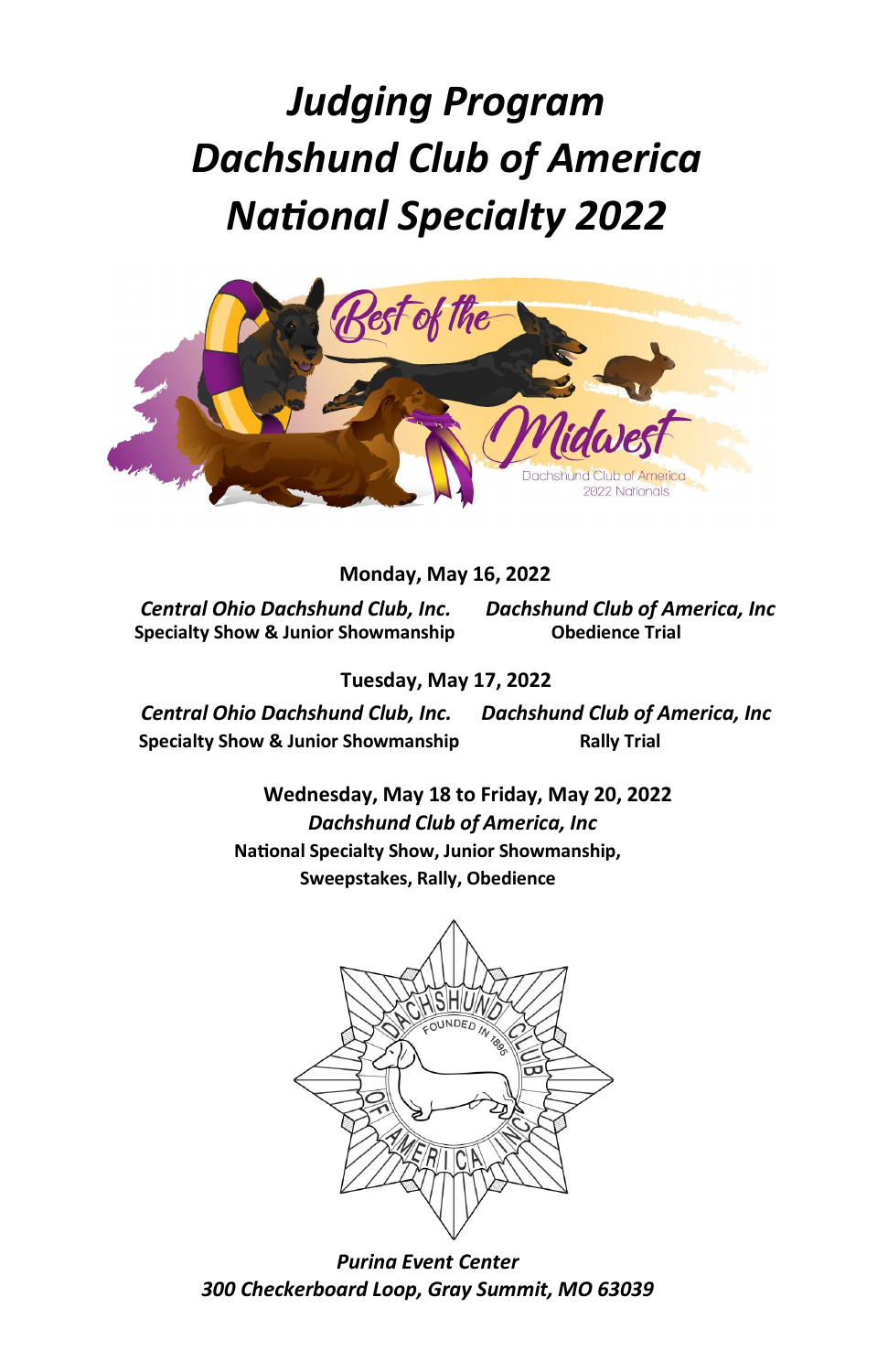

# **ROUTES TO THE SHOW**

Purina Farms is located just 10 minutes west of Six Flags outside of St Louis on I‐ 44. Take the Gray Summit Exit & go North two blocks on Highway 100. Turn left on County Rd MM & proceed less than one mile to Purina Farms **PLEASE NOTE – THE ENTRANCE IS ON THE LEFT JUST PAST THE SHEEP BARN.**

#### **SHOW VETERINARIAN (On Call) Pacific Animal Hospital** 450 West Flier Dr, Pacific, MO 63069 636‐257‐2100

DIRECTIONS TO PACIFIC ANIMAL HOSPITAL: From Purina Farms entrance, turn right on Highway MM, then right on Highway 100, cross over Interstate 44, then turn left on US-66W – Osage Street for 2.7 miles to Flier Drive, turn right. Pacific Animal Hospital is 450 West Flier Drive – first building on the right.

# **SHOWVETERINARIAN(Emergency)**

**Washington Veterinary Clinic** 5585 Hwy 100,Washington, MO 636‐239‐5445

# **DIRECTIONS TO THE WASHINGTON VETERINARY CLINIC FROM SHOW SITE:**

Turn right onto Hwy MM/State Hwy MM 1.2 mi; Turn right onto MO-100 W 0.4 mi; Slight right to merge onto I-44 W/US-50 W toward St Clair 1.7 mi; Take exit 251 for MO-100 W toward Washington 0.2 mi; Turn right onto MO-100 W 8.6 mi; Turn right onto Brookview Dr 92 ft Turn right at Cecelia Dr. Destination will be on the left.

# **IN CASE OF HUMAN MEDICAL EMERGENCY, DIAL 911**

# **HOST HOTEL - HOLIDAY INN, Eureka, MO**

- \$119.95 plus tax nightly room rate
- Two room limit per reservation
- \$35 non-refundable dog show fee
- Limit of 6 dogs per room
- Reservations by phone only 800-782-8108 or 636-938-6661
- You must mention DCA to secure room rate
- \$100 deposit charged one month prior to stay and applied to final bill. Deposit is nonrefundable if room cancelled less than two weeks prior to stay

# **ADDITIONAL HOTEL— COMFORT INN, Pacific, MO** 636‐257‐4600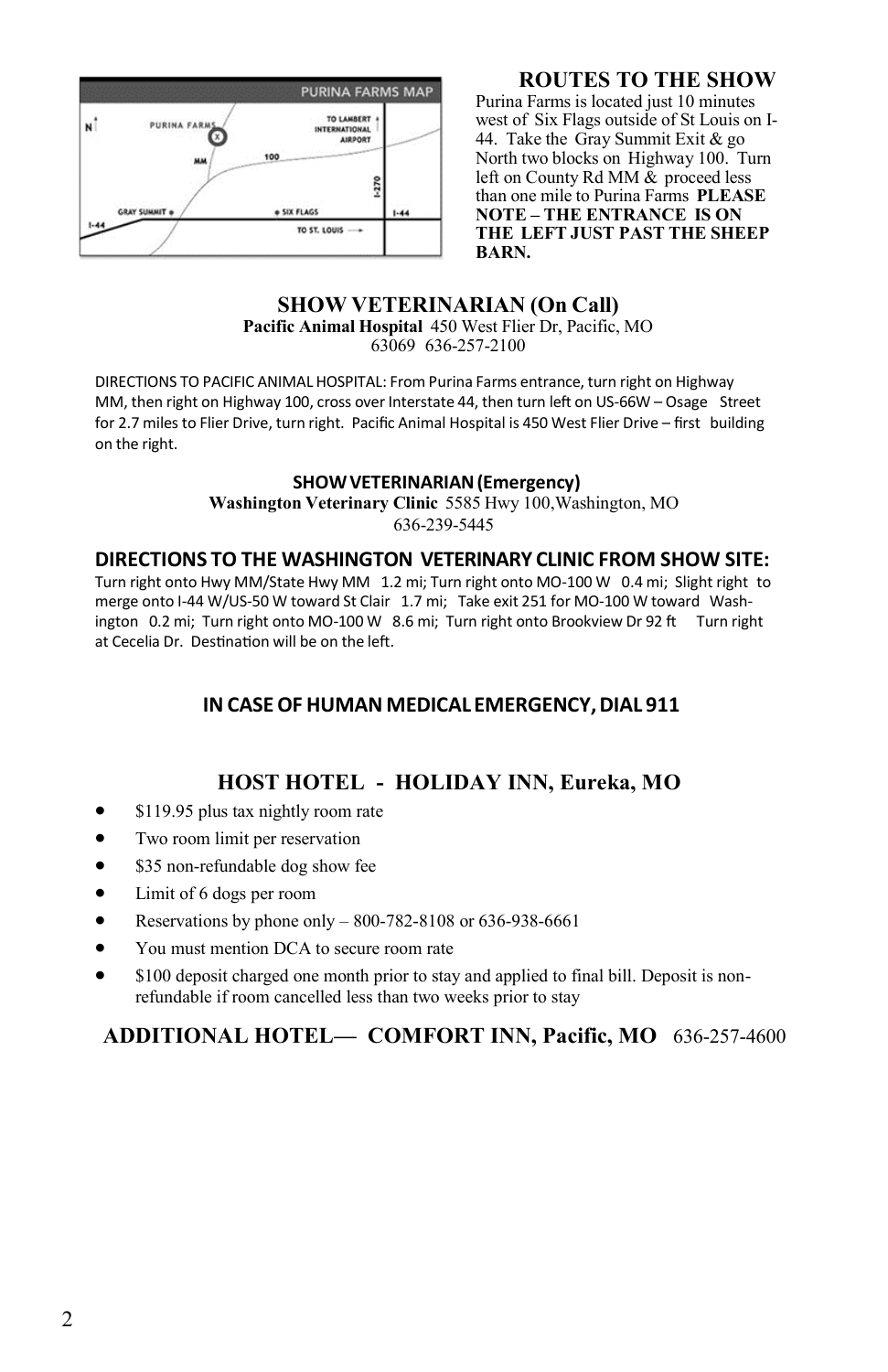# **Monday, May 16, 2022**

There are a total of 287 dogs entered in the Central Ohio Dachshund Club Host Show #1 with a total entry of 289. For your convenience, the following division of sexes has been carefully tabulated, however neither the club nor show secretary assumes responsibility for absolute accuracy.

#### **Ring 1 Judge: Patricia Taylor Total Entry: 78**

**8:00 AM Longhaired Variety**

# **LONGHAIR DOGS (27)**

- 4 Bred By Puppy<br>5 Bred By Adult
- $5$  Bred By Adult  $3$   $6 9$  Months
- 3 6 9 Months<br>3 9 12 Month
- 3 9 12 Months
- 4 12 18 Months
- 0 Amateur Owner Handler
- 0 American Bred<br>1 Open Mini (Bl)
- Open Mini (Blk & Tan/AOAC)
- 1 Open Mini (Red)
- 1 Open Stnd (Blk & Tan/AOAC)<br>5 Open Stnd (Red)
- Open Stnd (Red)

# **WINNERS DOG**

# **LONGHAIR BITCHES (44)**

- 5 Bred By Puppy<br>9 Bred By Adult
- 9 Bred By Adult  $\begin{array}{cc} 9 & 6 9 \text{ months} \end{array}$
- 4 6 9 Months
- 5 9 12 Months
- 10 12 18 Months
- 1 Amateur Owner Handler
- 1 American Bred<br>2 Open Mini (Bl)
- 2 Open Mini (Blk & Tan/AOAC)<br>2 Open Mini (Red)
- $Open$  Mini  $(Red)$
- 0 Open Stnd (Blk & Tan/AOAC)
- 5 Open Stnd (Red)

# **WINNERS BITCH**

# **LONGHAIR VETERANS (7)**

- 5 Dogs<br>2 Bitch
- **Bitches**

# **LUNCH**

#### **Ring 2 Judge: Lynne Allen Total Entry: 41**

**8:30 AM Smooth Variety**

# **SMOOTH DOGS (11)**

- 2 Bred By Puppy<br>3 Bred By Adult
- Bred By Adult
- 1 6 9 Months
- 0 9 12 Months<br>3 12 18 Month
- 3 12 18 Months
- 0 Amateur Owner Handler
- 0 American Bred
- 0 Open Mini (Blk & Tan/AOAC)
- 0 Open Mini (Red)
- 0 Open Stnd (Blk & Tan/AOAC)
- 2 Open Stnd (Red)

# **WINNERS DOG**

#### **Ring 2 Judge: Lynne Allen (continued)**

### **SMOOTH BITCHES (22)**

- 4 Bred By Puppy<br>6 Bred By Adult
- 6 Bred By Adult
- 2 6 9 Months<br>0 9 12 Month
- 0 9 12 Months<br>3 12 18 Months
- 3 12 18 Months
- 0 Amateur Owner Handler
- 1 American Bred
- 0 Open Mini (Blk & Tan/AOAC)<br>2 Open Mini (Red)
- Open Mini (Red)
- 4 Open Stnd (Blk & Tan/AOAC)
- 0 Open Stnd (Red)

# **WINNERS BITCH**

# **SMOOTH VETERANS (8)**

- 3 Dogs
- 5 Bitches

#### **LUNCH**

**Ring 3 Judge: Frances Colonna Total Entry: 33**

# **9:00 AM Wirehaired Variety**

#### **WIREHAIR DOGS (13)**

- 0 Bred By Puppy
- 1 Bred By Adult
- 1 6 9 Months
- 4 9 12 Months
- $2 \t 12 18$  Months<br>0 Amateur Owner
- 0 Amateur Owner Handler<br>1 American Bred
- American Bred
- 1 Open Mini<br>3 Open Stnd
- Open Stnd

# **WINNERS DOG**

# **WIREHAIR BITCHES (17)**

- 1 Bred By Puppy
- 5 Bred By Adult<br>1 6 9 Months
- 1 6 9 Months<br>2 9 12 Month
- 2 9 12 Months
- 3 12 18 Months
- 0 Amateur Owner Handler<br>1 American Bred American Bred
- 
- 3 Open Mini
- 1 Open Stnd

# **WINNERS BITCH**

# **WIREHAIR VETERANS (3)**

1 Dogs

# 2 Bitches

**LUNCH**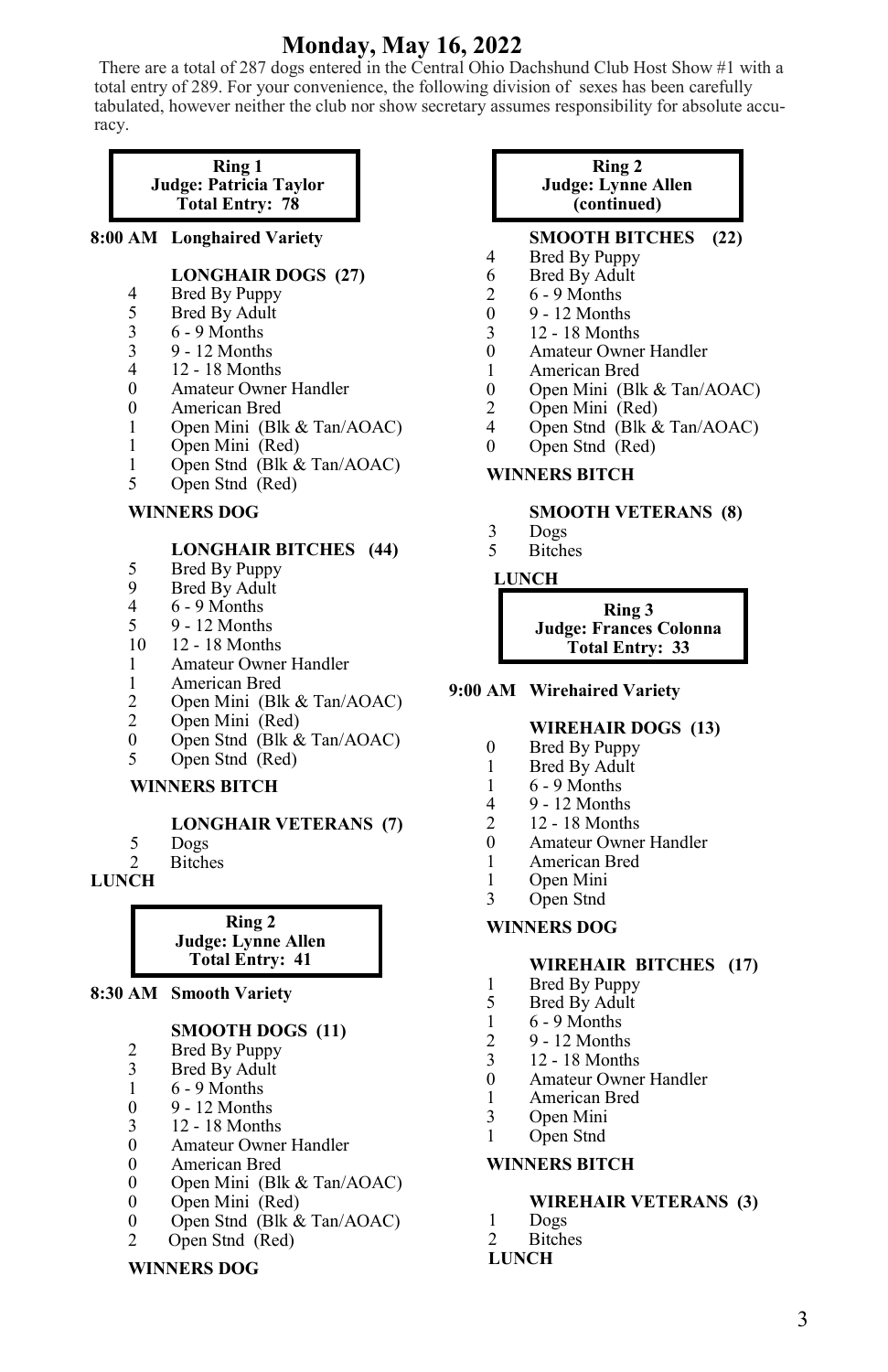#### **Ring 3 Judge: Lynne Allen Total Entry: 48**

**1:00 PM Junior Showmanship**

- 1 Open Junior
- 1 Open Senior<br>1 Master
- Master

#### **Best Junior Handler**

#### **Immediately following: Smooth BOV 24 - 21**

**Ring 3 Judge: Frances Colonna Total Entry: 33**

**Immediately following: Wirehair BOV 22 - 11**

> **Ring 3 Judge: Patricia Taylor Total Entry: 57**

**Immediately following: Longhair BOV 32 - 25**

#### **Immediately following: Intervariety Competition**

Judge to be selected by draw by the 3 conformation judges the day of the show.

- **- Best of Breed**
- **- Best Opposite Sex to BOB**
- **- Best Competitive Veteran**

There are a total of 17 Obedience entries with a total of 15 dogs entered in the 1st DCA Obedience Trial. For your convenience, the following division of sexes has been carefully tabulated, however neither the club nor show secretary assumes responsibility for absolute accuracy.

# **9:00 AM DCA Obedience Trial**

- 2 **Utility B** (32 , 171)
- 1 **Graduate Open** (49)

#### **9:20 AM**

- 2 **Open B** (32, 171)
- 5 **Open A** (39, 263, 283, 302, 385)
- 1 **Graduate Novice** (101)

#### **10:20 AM**

6 **Novice B** (11, 33, 220, 264, 272, 304)

> **David Temple 614-519-1046 Show Chairman**

Breaks will be given at the club's and/or the judge's discretion Classes will be run Tall to Small.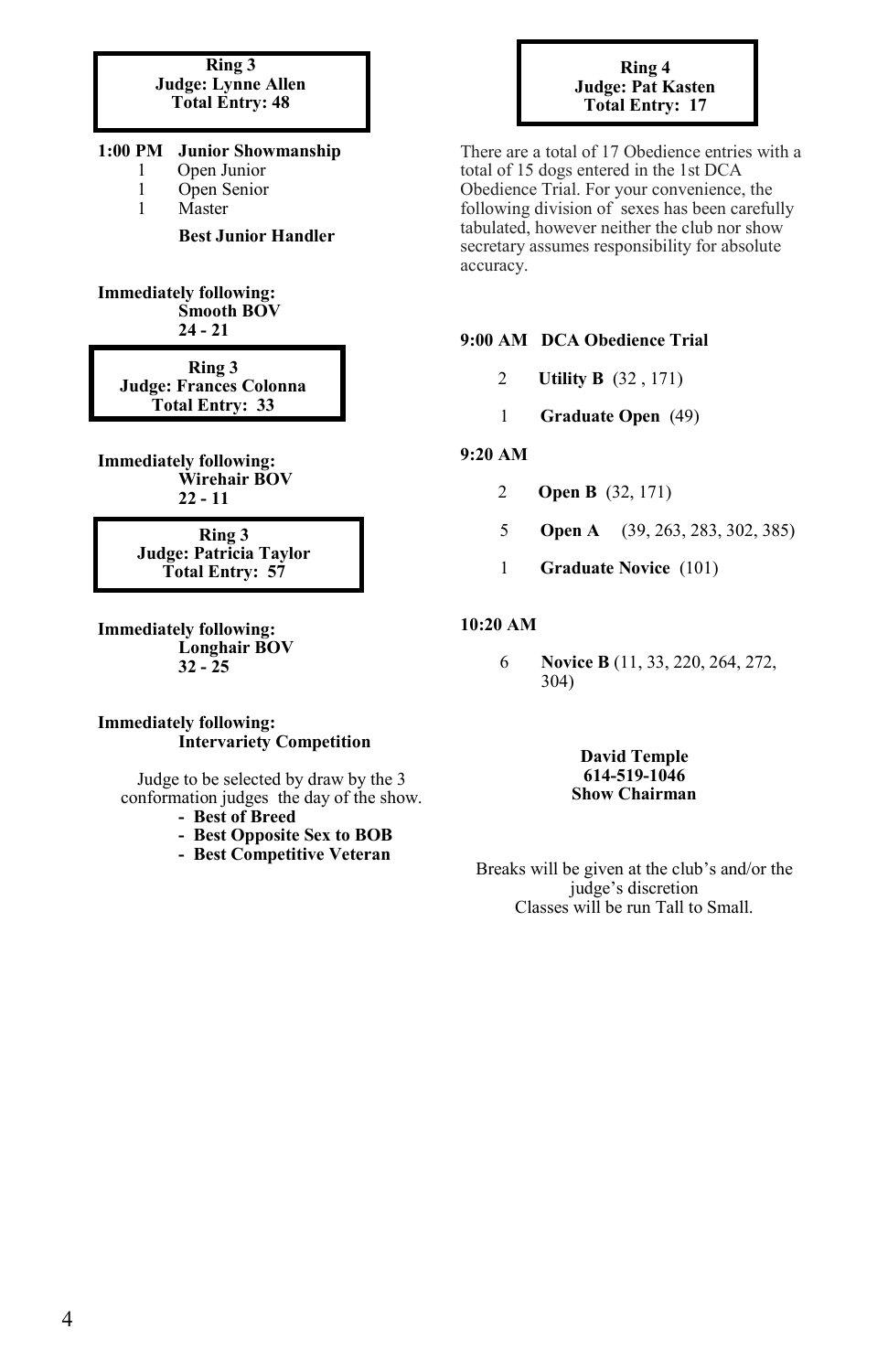# **Tuesday, May 17, 2022**

There are a total of 314 dogs entered in the Central Ohio Dachshund Club Host Show #1 with a total entry of 317. For your convenience, the following division of sexes has been carefully tabulated, however neither the club nor show secretary assumes responsibility for absolute accuracy.

#### **Ring 1 Judge: Jan Swayze-Curry Total Entry: 87**

#### **8:00 AM Longhaired Variety**

# **LONGHAIR DOGS (30)**

- 4 Bred By Puppy<br>7 Bred By Adult
- Bred By Adult
- 3 6 9 Months<br>3 9 12 Month
- 3 9 12 Months
- 5 12 18 Months
- 0 Amateur Owner Handler
- 0 American Bred<br>1 Open Mini (Bl)
- Open Mini (Blk & Tan/AOAC)
- 1 Open Mini (Red)
- 1 Open Stnd (Blk & Tan/AOAC)<br>5 Open Stnd (Red)
- Open Stnd (Red)

# **WINNERS DOG**

# **LONGHAIR BITCHES (51)**

- 5 Bred By Puppy<br>11 Bred By Adult
- 11 Bred By Adult<br>5 6 9 Months
- 5 6 9 Months<br>5 9 12 Month
- 5 9 12 Months
- 12 12 18 Months
- 1 Amateur Owner Handler<br>2 American Bred
- 2 American Bred<br>2 Open Mini (Bl)
- 2 Open Mini (Blk & Tan/AOAC)<br>2 Open Mini (Red)
- $Open$  Mini  $(Red)$
- 0 Open Stnd (Blk & Tan/AOAC)
- 6 Open Stnd (Red)

# **WINNERS BITCH**

# **LONGHAIR VETERANS (6)**

- 4 Dogs<br>2 Bitch
- **Bitches**

# **LUNCH**

### **Ring 2 Judge: David Peat Total Entry: 45**

# **8:30 AM Smooth Variety**

# **SMOOTH DOGS (13)**

- 3 Bred By Puppy
- **Bred By Adult**
- 1 6 9 Months
- 1 9 12 Months<br>3 12 18 Months
- 3 12 18 Months
- 0 Amateur Owner Handler
- 0 American Bred
- 0 Open Mini (Blk & Tan/AOAC)
- 0 Open Mini (Red)
- 0 Open Stnd (Blk & Tan/AOAC)
- 2 Open Stnd (Red)

# **WINNERS DOG**

#### **Ring 2 Judge: David Peat (continued)**

# **SMOOTH BITCHES (25)**

- 4 Bred By Puppy<br>6 Bred By Adult
- $\begin{array}{cc}\n 6 & \text{Bred By Adult} \\
2 & 6 9 \text{ Months}\n\end{array}$
- 2 6 9 Months
- 1 9 12 Months<br>3 12 18 Month
- 3 12 18 Months
- 0 Amateur Owner Handler
- 3 American Bred<br>0 Open Mini (Bl)
- 0 Open Mini (Blk & Tan/AOAC)<br>2 Open Mini (Red)
- 2 Open Mini (Red)<br>4 Open Stnd (Blk &
- Open Stnd (Blk & Tan/AOAC)
- 0 Open Stnd (Red)

#### **WINNERS BITCH**

#### **SMOOTH VETERANS (7)**

- 2 Dogs
- 5 Bitches

# **LUNCH**

#### **Ring 3 Judge: John Wade Total Entry: 37**

# **9:00 AM Wirehaired Variety**

# **WIREHAIR DOGS (15)**

- 0 Bred By Puppy
- 3 Bred By Adult<br>1 6 9 Months
- 1 6 9 Months<br>4 9 12 Month
- 4 9 12 Months
- 2 12 18 Months
- 0 Amateur Owner Handler
- American Bred
- 1 Open Mini
- 3 Open Stnd

# **WINNERS DOG**

# **WIREHAIR BITCHES (19)**

- 1 Bred By Puppy
- 6 Bred By Adult
- 1 6 9 Months<br>3 9 12 Month
- 3 9 12 Months
- 2 12 18 Months
- 1 Novice
- 0 Amateur Owner Handler<br>1 American Bred
- 1 American Bred<br>3 Open Mini
- Open Mini 1 Open Stnd

# **WINNERS BITCH**

# **WIREHAIR VETERANS (3)**

1 Dogs

# 2 Bitches

**LUNCH**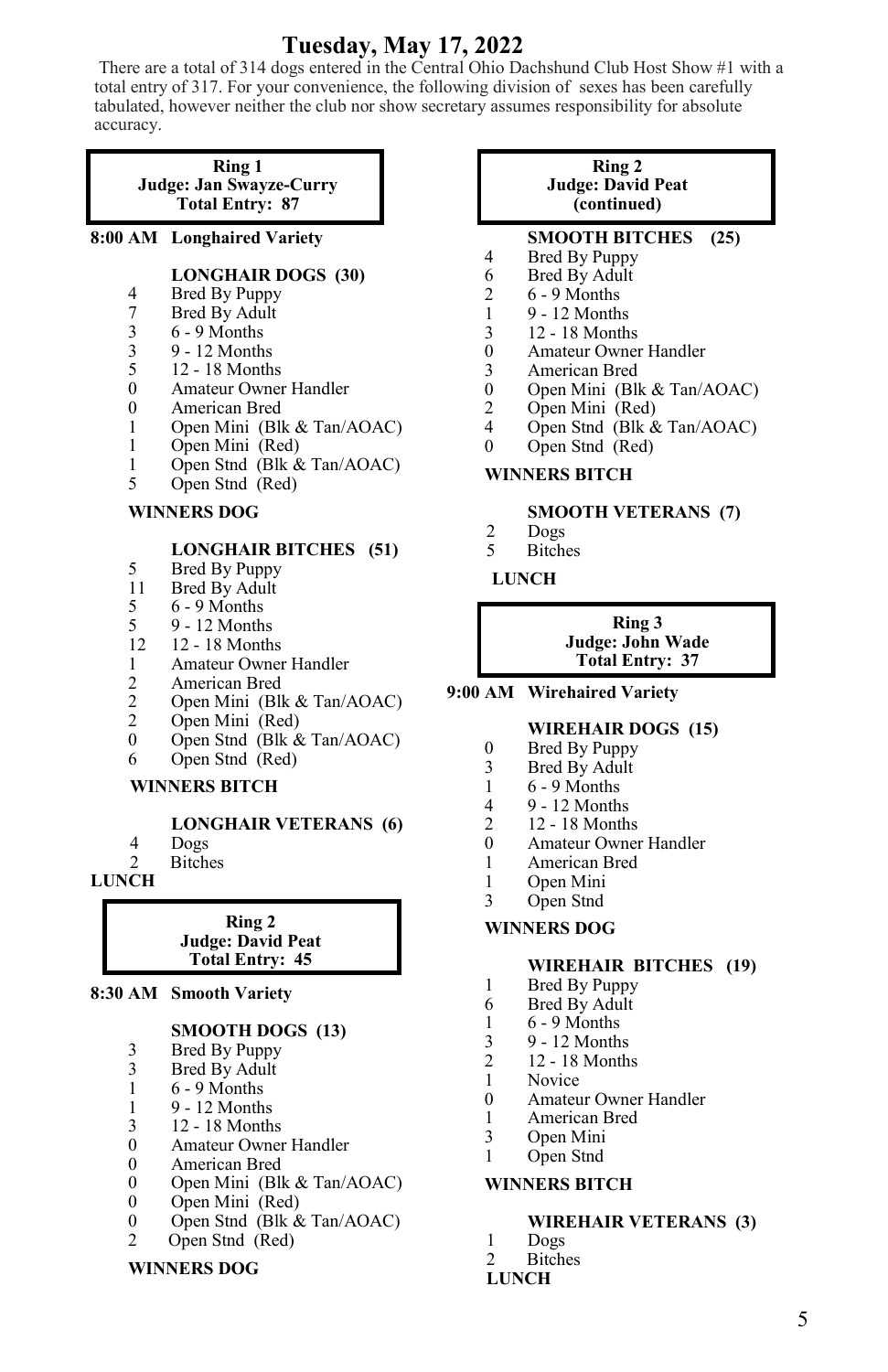#### **Ring 3 Judge: David Peat Total Entry: 49**

# **1:00 PM Junior Showmanship**

- 1 Open Junior
- 1 Open Senior<br>1 Master
- **Master**

#### **Best Junior Handler**

#### **Immediately following: Smooth BOV**

**25 - 21**

**Ring 3 Judge: John Wade Total Entry: 37**

**Immediately following: Wirehair BOV**

**22 - 15**

**Ring 3 Judge: Jan Swayze-Curry Total Entry: 62**

**Immediately following: Longhair BOV**  35 - 27

# **Immediately following: Intervariety Competition**

Judge to be selected by draw among the 3 conformation judges the day of the show.

- **- Best of Breed**
- **- Best Opposite Sex to BOB**
- **- Best Competitive Veteran**

#### **Ring 4 Judge: James Comunale Total Entry: 26**

There are a total of 26 Rally entries with a total of 20 dogs entered in the first DCA Rally Trial. For your convenience, the following division of sexes has been carefully tabulated, however neither the club nor show secretary assumes responsibility for absolute accuracy.

**The start time is the time of the walk through with the judging of the class to follow.**

# **9:00 AM DCA Rally Trial**

3 **Rally Master** (39, 40, 59)

#### **9:20 AM**

- 6 **Rally Excellent B** (39, 40, 59,220, 263,283)
- 1 **Rally Excellent A** (24)

# **9:45 AM**

- 4 **Advanced B** (40, 59, 101, 389)
- 2 **Advanced A** (43, 49)

# **10:10 AM**

**3 Intermediate** (27, 84, 7)

# **10:30 AM**

- 6 **Rally Novice B** (57, 229, 264, 272, 304, 426)
- 1 **Rally Novice A** (414)

Breaks will be given at the club's and/or the judge's discretion Classes will be run Small to Tall.

> **David Temple 614-519-1046 Show Chairman**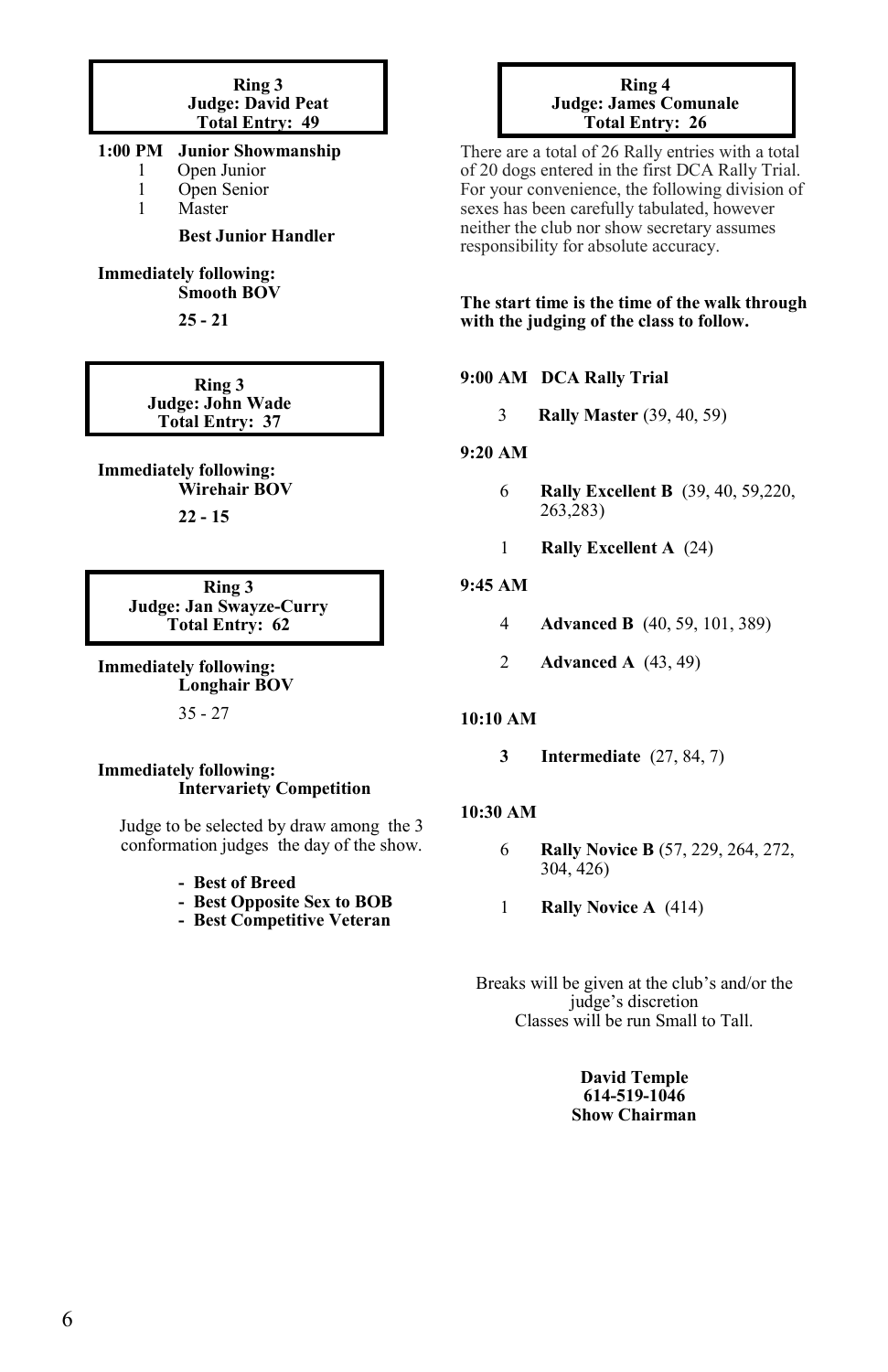# **Wednesday, May 18, 2022**

There are a total of 89 dogs entered in Dachshund Club of America National Sweepstakes competition. For your convenience, the following division of sexes has been carefully tabulated, however neither the club nor show secretary assumes responsibility for absolute accuracy.

**Ring 1 Judge: Debbie James Total Entry: 44**

# **1:00 PM Longhaired Variety**

# **LONGHAIR DOGS (19)**

- 6 Sweeps 6 9 Months
- 5 Sweeps 9 12 Months<br>8 Sweeps 12 18 Months
- 8 Sweeps 12 18 Months

# **LONGHAIR BITCHES (25)**

- 7 Sweeps 6 9 Months
- 7 Sweeps 9 12 Months<br>11 Sweeps 12 18 Months
- Sweeps 12 18 Months

#### **Ring 2 Judge: Margaret Peat Total Entry: 22**

# **1:30 PM Smooth Variety**

# **SMOOTH DOGS (9)**

- 4 Sweeps 6 9 Months<br>3 Sweeps 9 12 Months
- 3 Sweeps 9 12 Months<br>2 Sweeps 12 18 Months
- Sweeps 12 18 Months

# **SMOOTH BITCHES (13)**

- 4 Sweeps 6 9 Months<br>3 Sweeps 9 12 Months
- $3$  Sweeps  $9 12$  Months<br>6 Sweeps  $12 18$  Month
- Sweeps 12 18 Months

**Ring 3 Judge: Shirley DelCastillo Total Entry: 13**

# **2:00 PM Wirehaired Variety**

# **WIREHAIR DOGS (6)**

- 0 Sweeps 6 9 Months
- 3 Sweeps 9 12 Months<br>3 Sweeps 12 18 Months
- Sweeps 12 18 Months

# **WIREHAIR BITCHES (7)**

- 2 Sweeps 6 9 Months<br>2 Sweeps 9 12 Months
- 2 Sweeps 9 12 Months<br>3 Sweeps 12 18 Months
- Sweeps12 18 Months

#### Immediately followed by

- Best In Sweepstakes
- Best Opposite Sex to Best in

# Sweepstakes

#### **Ring 4 Judge: James Comunale Total Entry: 20**

There are a total of 20 Obedience entries with a total of 17 dogs entered in the 2nd DCA Obedience Trial. For your convenience, the following division of sexes has been carefully tabulated, however neither the club nor show secretary assumes responsibility for absolute accuracy.

# **1:00 PM DCA Obedience Trial**

- 2 **Utility B** (32 , 171)
- 1 **Graduate Open** (49)

# **1:20 PM**

- 2 **Open B** (32, 171)
- 5 **Open A** (39, 263, 283, 302, 385)
- 1 **Graduate Novice** (101)

# **2:20 PM**

- 7 **Novice B** (11, 33, 220, 262, 264, 272, 304)
- 1 **Veteran Obedience** (385)
- 1 **Obedience Brace** (418/385)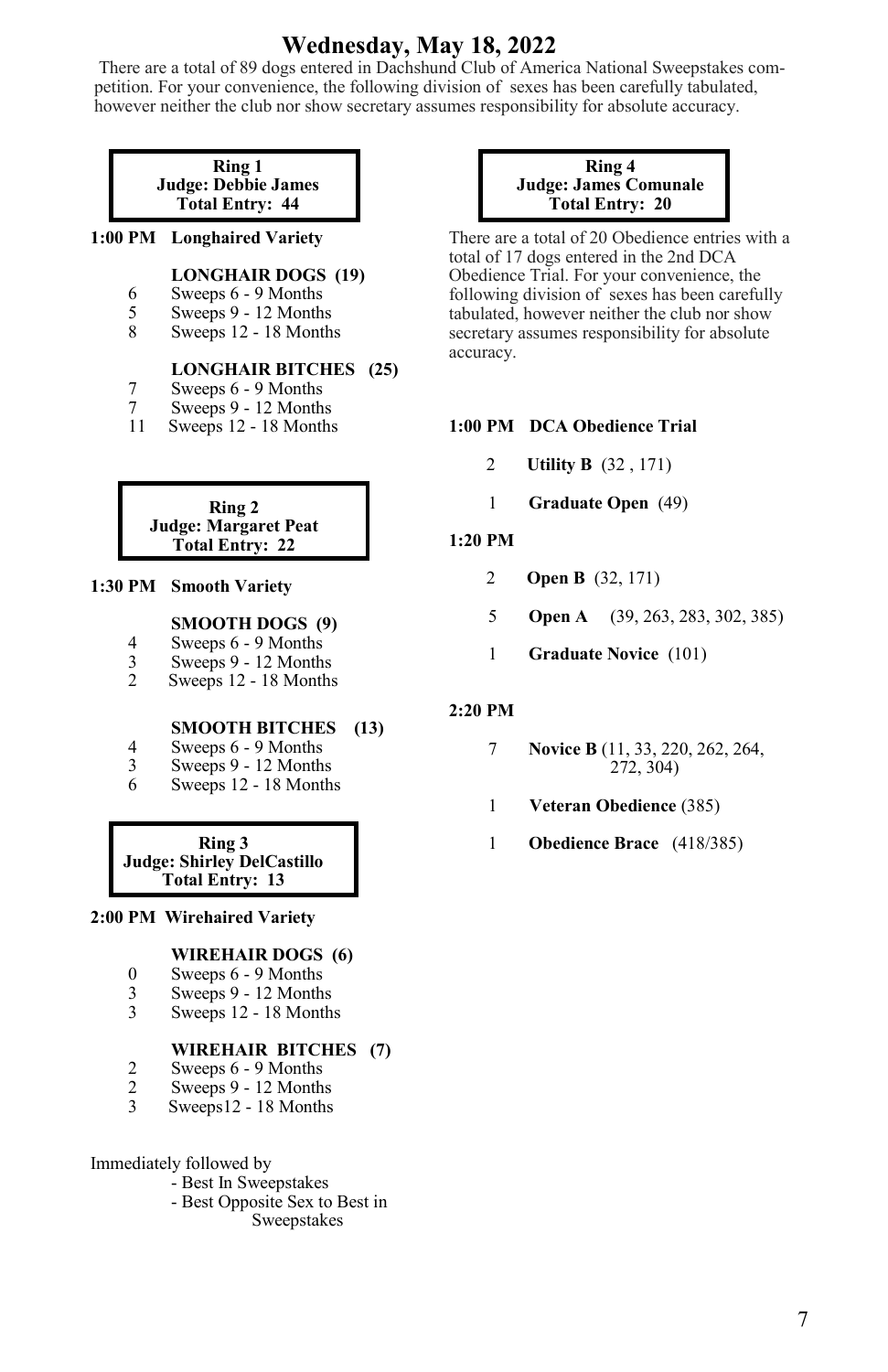# **Thursday, May 19, 2022**

There are a total of 360 dogs entered in the National with a total entry of 381. For your convenience, the following division of sexes has been carefully tabulated, however neither the club nor show secretary assumes responsibility for absolute accuracy.

> **Ring 1 Judge: Walter Jones Total Entry: 99**

**8:00 AM Longhaired Variety**

### **LONGHAIR DOGS (37)**

- 5 Bred By Puppy<br>9 Bred By Adult
- 9 Bred By Adult<br>4 6 9 Months
- $6 9$  Months
- 3 9 12 Months
- 12 18 Months
- 0 Amateur Owner Handler
- 1 American Bred<br>1 Open Mini (Bl)
- Open Mini (Blk & Tan/AOAC)
- 1 Open Mini (Red)
- 1 Open Stnd (Blk & Tan/AOAC)<br>5 Open Stnd (Red)
- Open Stnd (Red)

### **WINNERS DOG**

#### **LONGHAIR BITCHES (50)**

- 5 Bred By Puppy<br>11 Bred By Adult
- 11 Bred By Adult  $\begin{bmatrix} 6 & -9 \end{bmatrix}$  Months
- $5 \t 6 9$  Months<br> $5 \t 9 12$  Month
- 5 9 12 Months<br>11 12 18 Months
- 11 12 18 Months<br>0 Amateur Owner
- 0 Amateur Owner Handler
- 2 American Bred<br>2 Open Mini (Bl)
- 2 Open Mini (Blk & Tan/AOAC)<br>3 Open Mini (Red)
- $3$  Open Mini (Red)<br>0 Open Stnd (Rlk &
- 0 Open Stnd (Blk  $\&$  Tan/AOAC)<br>6 Open Stnd (Red)
- Open Stnd (Red)

# **WINNERS BITCH**

#### **LONGHAIR NON-REGULAR (12) Dogs**

- 2 Veterans 7 9 Years<br>2 Veterans 9 11 Year
- 2 Veterans 9 11 Years<br>2 Veterans 11 Years & C
- Veterans 11 Years & Older
- 0 Field<br>2 Dual
- Dual Champion

#### **Bitches**

- 2 Veterans 7 9 Years<br>0 Veterans 9 11 Year
- Veterans 9 11 Years
- 1 Veterans 11 Years & Older
- 0 Field<br>1 Dual
- Dual Champion

**Ring 2 Judge: Laura Abbott-Licht Total Entry: 63**

**8:30 AM Smooth Variety**

#### **SMOOTH DOGS (16)**

- 4 Bred By Puppy
- 2 Bred By Adult
- 1 6 9 Months
- 3 9 12 Months<br>2 12 18 Months
- 2 12 18 Months<br>0 Amateur Owner
- 0 Amateur Owner Handler
- 1 American Bred<br>0 Open Mini (Bll
- 0 Open Mini (Blk & Tan/AOAC)
- 0 Open Mini (Red)
- 1 Open Stnd (Blk & Tan/AOAC)<br>2 Open Stnd (Red)
- Open Stnd (Red)

### **WINNERS DOG**

#### **SMOOTH BITCHES (30)**

- 5 Bred By Puppy<br>8 Bred By Adult
- $\begin{array}{c}\n 8 \\
\hline\n 2 \\
\hline\n 6 9 \text{ months}\n \end{array}$
- $6 9$  Months
- 
- 1 9 12 Months<br>4 12 18 Months 4 12 - 18 Months
- 0 Amateur Owner Handler<br>3 American Bred
- 
- 3 American Bred<br>0 Open Mini (Bl) 0 Open Mini (Blk & Tan/AOAC)
- 
- 2 Open Mini (Red)<br>5 Open Stnd (Blk & 5 Open Stnd (Blk & Tan/AOAC)<br>0 Open Stnd (Red)
- Open Stnd (Red)

#### **WINNERS BITCH**

#### **SMOOTH NON-REGULAR (17) Dogs**

- 3 Veterans 7 9 Years<br>0 Veterans 9 11 Year
- Veterans 9 11 Years
- 1 Veterans 11 Years & Older
- 1 Field<br>3 Dual
- Dual Champion

#### **Bitches**

- 3 Veterans 7 9 Years<br>3 Veterans 9 11 Year
- 3 Veterans 9 11 Years<br>2 Veterans 11 Years & 0
- Veterans 11 Years & Older
- 0 Field<br>1 Dual
- Dual Champion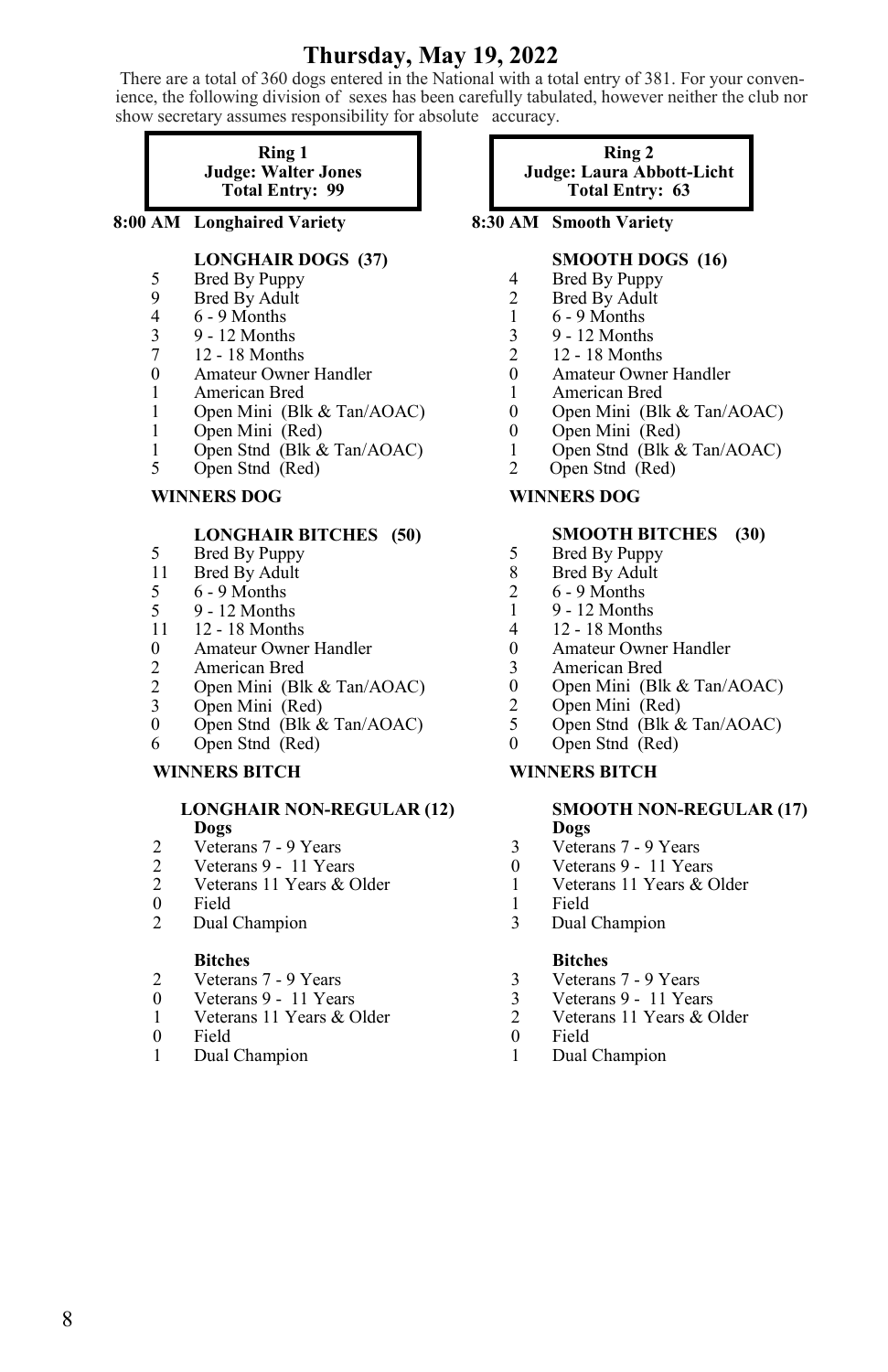# **Dachshund Club of America Thursday, May 19, 2022**

**Ring 3 Judge: Frederick Vogel Total Entry: 48**

#### **9:00 AM Wirehaired Variety**

#### **WIREHAIR DOGS (17)**

- 0 Bred By Puppy
- 4 Bred By Adult
- 1 6 9 Months<br>5 9 12 Months
- 5 9 12 Months<br>2 12 18 Months
- 2 12 18 Months<br>0 Amateur Owner
- 0 Amateur Owner Handler<br>0 American Bred
- American Bred
- 1 Open Mini
- 4 Open Stnd

# **WINNERS DOG**

# **WIREHAIR BITCHES (23)**

- 2 Bred By Puppy
- 6 Bred By Adult
- 1 6 9 Months
- 3 9 12 Months
- 3 12 18 Months
- 0 Amateur Owner Handler<br>2 American Bred
- 2 American Bred<br>4 Open Mini
- 4 Open Mini
- Open Stnd

#### **WINNERS BITCH**

#### **WIREHAIR NON-REGULAR (8) Dogs**

- 0 Veterans 7 9 Years
- 1 Veterans 9 11 Years
- 1 Veterans 11 Years & Older
- 0 Field<br>1 Dual
- Dual Champion

#### **Bitches**

- 1 Veterans 7 9 Years
- 2 Veterans 9 11 Years
- 1 Veterans 11 Years & Older
- **Field**
- 1 Dual Champion

#### **Ring 3 Judge: Walter Jones Total Entry: 78**

### **1:00 PM Junior Showmanship (6)**

- 3 Novice Jr
- 1 Open Jr
- 1 Open Sr
- Master

Immediately followed by

# **6 Parade of Veterans**

Immediately followed by Longhair BOV

#### **Longhair Best of Variety 36 - 28**

- 5 Stud Dogs<br>2 Brood Bite
- 2 Brood Bitches<br>1 Brace
- **Brace**

#### **Ring 4 Judge: Charlotte Mielziner Total Entry: 28**

There are a total of 28 Rally entries with a total of 23 dogs entered in the 2nd DCA Rally Trial. For your convenience, the following division of sexes has been carefully tabulated, however neither the club nor show secretary assumes responsibility for absolute accuracy.

#### **9:00 AM DCA National Rally Trial**

#### **Rally Master** (39, 40, 59)

#### **9:20 AM**

- 6 **Rally Excellent B** (39, 40, 59, 220, 263,283)
- 1 **Rally Excellent A** (24)

#### **9:45 AM**

- 4 **Advanced B** (40, 59, 101, 389)
- 2 **Advanced A** (43, 49)

# **10:10 AM**

3 **Intermediate** (27, 84, 7)

#### **10:30 AM**

- 8 **Rally Novice B** (57, 229, 254, 256, 264, 272, 304, 426)
- 1 **Rally Novice A** (414)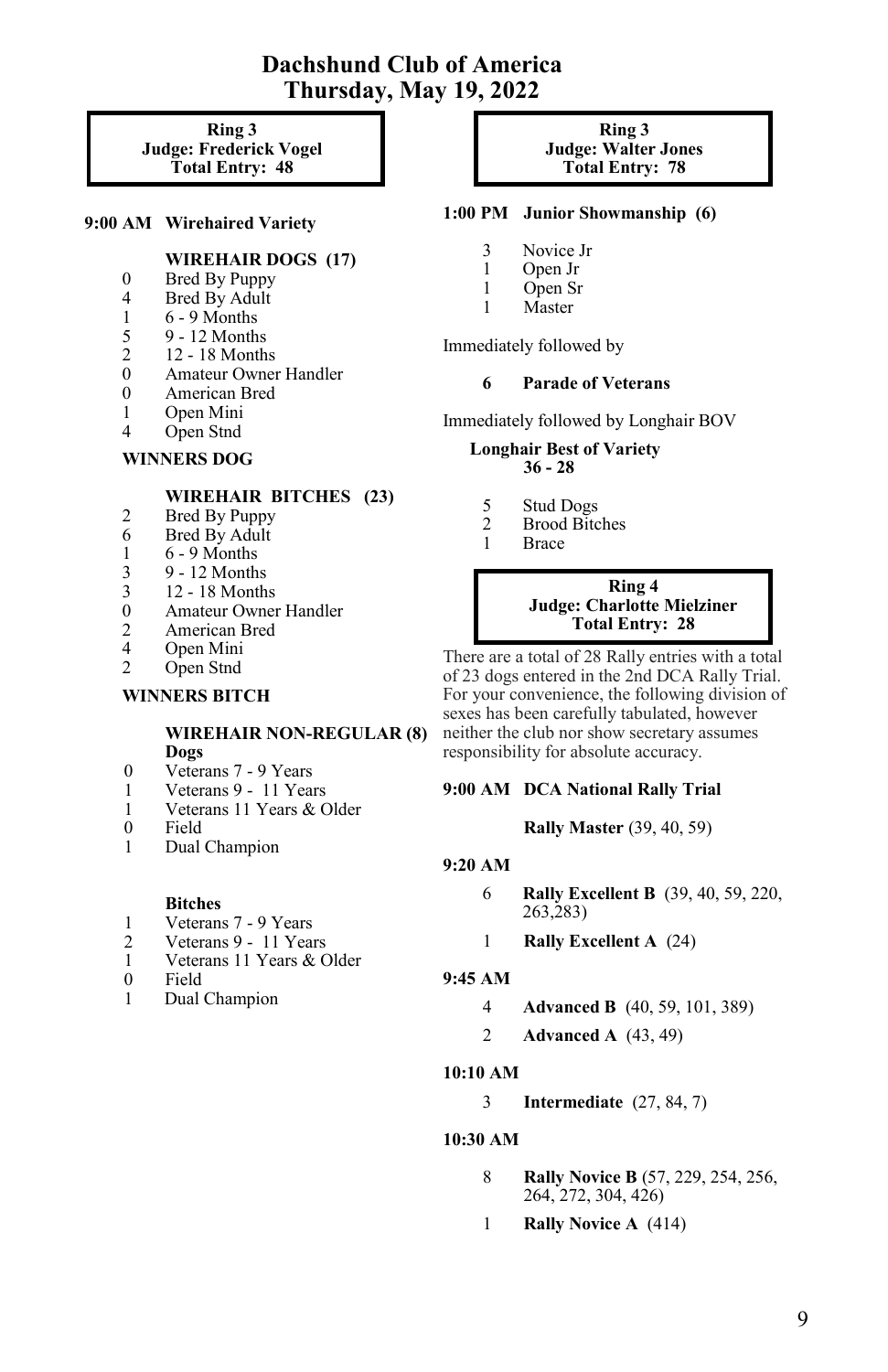# **Dachshund Club of America Friday, May 20, 2022**

**Ring 3 Judge: Laura Abbott-Licht Total Entry: 55**

#### 8:00 AN

 **Smooth Best of Variety 28 - 25**

- 1 Stud Dogs<br>1 Brood Bitc
- 1 Brood Bitches<br>0 Brace
- **Brace**

**Ring 3 Judge: Frederick Vogel Total Entry: 43**

Noon

#### **Wire Best of Variety 23 - 16**

- 2 Stud Dogs<br>0 Brood Bitc
- 0 Brood Bitches<br>2 Brace
- **Brace**

# Immediately followed by **Intervariety Competition**

Two judges to be selected by draw among the three conformation judges on the day of the show. One to judge Intervariety and the other to judge NOHS Intervariety

- Best of Breed
- Best Opposite Sex to Best of Breed
- Best Owner Handled
- Best Bred By Exhibitor
- Best Competitive Veteran
- Best Dual Champion
- Best Field Trial Dog
- Best Stud Dog
- Best Brood Bitch
- **Best Brace**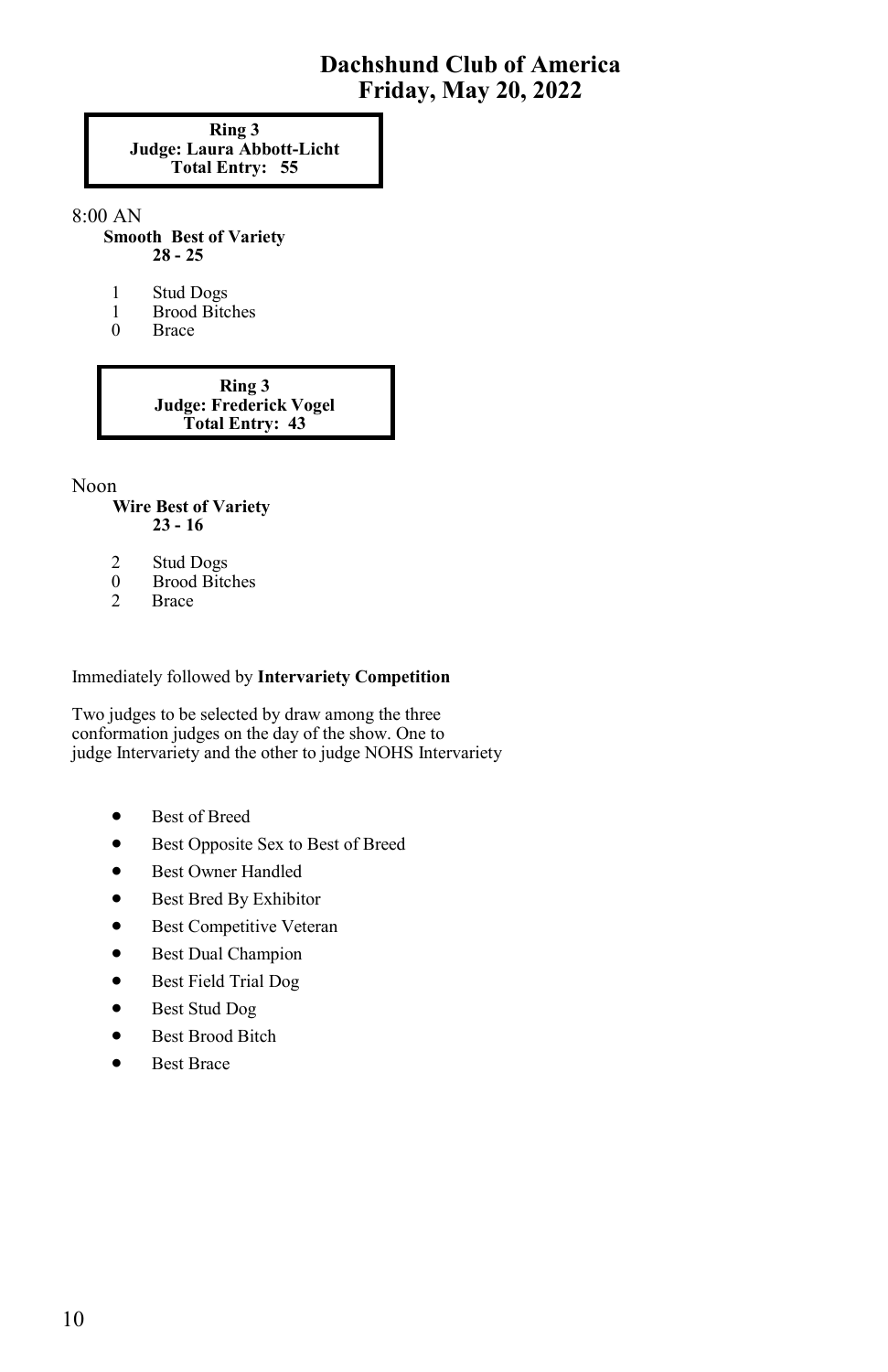# **PURINA FARMS GUEST RULES**

# **Grooming, Security and Overnight Crating:**

The Event Center will be available to exhibitors Sunday, May 15, 2022 starting at 3:00 pm and continuing through 10:00 pm. Building Hours are 6:00 am through 10:00 pm Monday, May 16, 2022 through Thursday, May 19, 2022. Building Hours for Friday, May 20, 2022 are 6:00 am through 6:00 pm. Dogs and all equipment must be removed from the Event Center no later than 6:00 pm Friday, May 20, 2022.

Dogs may be left overnight in the Reserved Grooming Room as there will be overnight security in the Event Center beginning Sunday, May 15 at 10:00 pm continuing through Friday, May 20 at 6:00 am. Any dog staying overnight in the building must have a notecard on its crate clearly displaying a cell phone number of the owners and/or handler in case of emergency. Guests may not be in the Event Center after the building closes for the night at 10:00 pm.

**Property Access and Building Hours:** The front Purina Farms entrance/exit gate is manned daily by a security guard from  $6a.m. - 6p.m.$  to allow access to the property. Gates may be closed outside of these hours, but access to and from the property is still possible by pushing a call button at the gate or calling security at  $636-221-1428$  or  $314-982-2217$ . The exit gate automatically opens to allow guests to leave.

**Clean‐up:** Guests are responsible for cleaning up after their dogs. This includes properly disposing of waste and using designated relief areas and the public x‐pen area on the East side of the Gateway Hall for all elimination needs. Designated stations throughout the facility should be used appropriately (i.e. watering station should not be used for waste or other materials and bathing tubs should not be used for cleaning crates.)

**Vehicles:** Guests may not bring or use motorized vehicles on the property unless a medical condition requires the use of one. Documentation must be presented upon request by Purina Farms staff. An organization can rent motorized vehicles for use to help shuttle their participants around the property Golf carts may not be parked on sidewalks. Designated golf cart parking is available in the North parking lot of the Purina Event Center.

**Vendors:** Vendors must abide by all Purina Farms guest rules in addition to the guidelines outlined by the organization renting the facility. Vendors must start moving out of the event area at most 30 min after the end of the event. Vendor set-ups can't be left in the event area in-between events unless other‐ wise pre‐approved by Purina Farms Manager. Vendor trailers must be parked in a designated parking spot.

**Grooming:** 20 amps of electric service available per assigned space. No grooming in the Great Hall—Day crating only. Rubber caps for the tables are available if tables appear they will damage the flooring.

**Food and Beverage:** Need to be purchased through the on‐site food service and catering company. No outside food or beverage, or outside food service/catering company, is allowed on the Purina Farms property (unless organization receives written permission from Purina Farms management). Any violation will be reported to the AKC or the appropriate sanctioning entity of the event.

**Crating:** Crating in The Great Hall is determined by the organization hosting the event. It will not be dictated or enforced by Purina Farms. All crates must be on a solid type of matting that won't allow liquids or other substances to seep through on to the floor.

**Dogs:** No dogs are allowed, except for service dogs: in the Checkerboard Café, on the second floor of the Purina Event Center (unless given prior permission) and in any restroom or human bathing area. All dogs are required to be on-leash at Purina Farms at all times (except when crated or as required to be judged.) No dogs should be left unattended in the off‐leash exercise areas or the public outdoor x‐pens around the property.